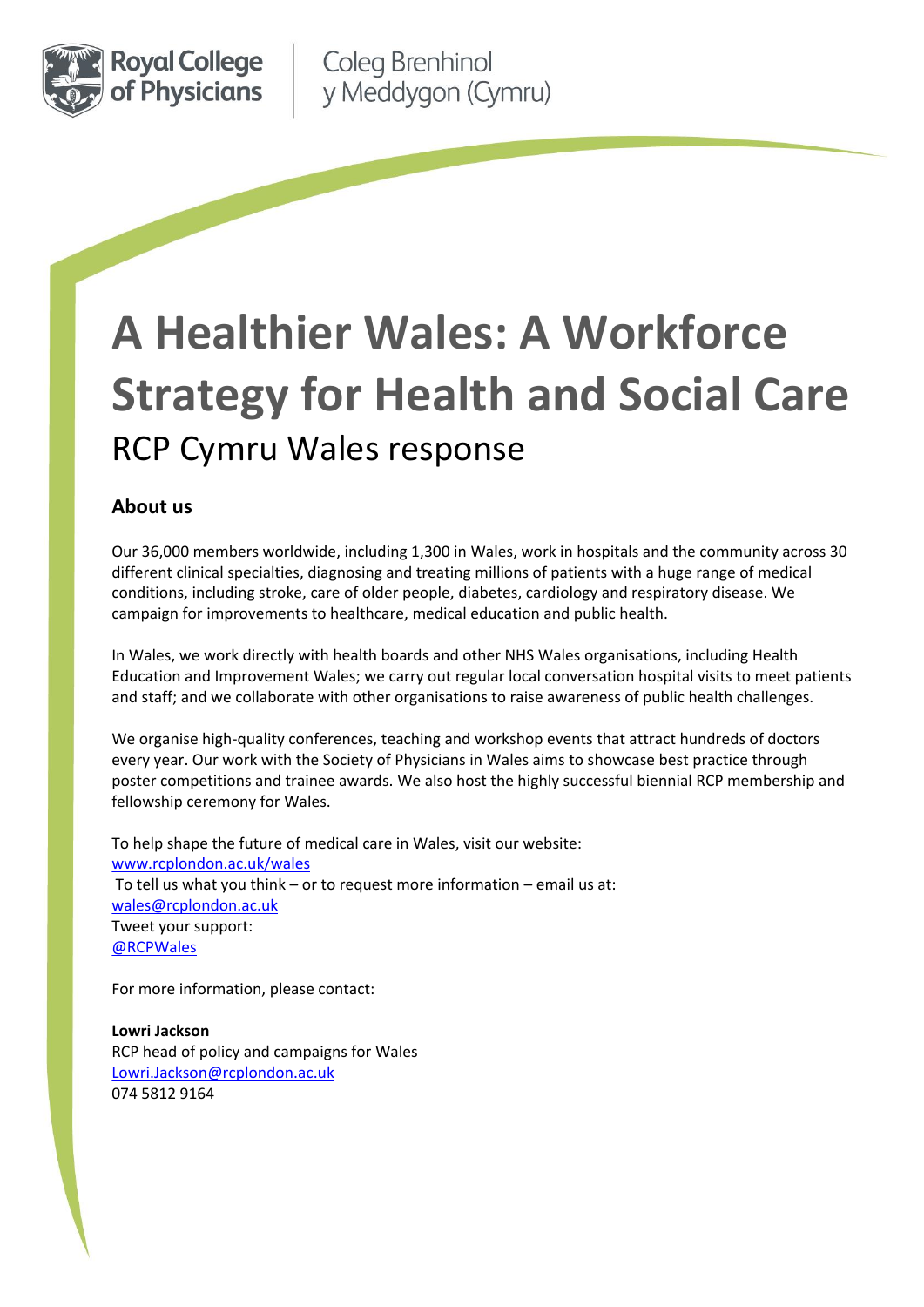**Royal College of Physicians Cymru Wales** Tŷ Baltic | Baltic House Sgwâr Mount Stuart Square Caerdydd | Cardiff CF10 5FH 074 5812 9164 [www.rcplondon.ac.uk/wales](http://www.rcplondon.ac.uk/wales)

[HEIW.Communications@wales.nhs.uk](mailto:HEIW.Communications@wales.nhs.uk)

**18 September 2019** 

# **A Workforce Strategy for Health and Social Care**

Thank you for the opportunity to respond to your consultation on the workforce strategy for health and social care from Health Education and Improvement Wales (HEIW) and Social Care Wales (SCW). The Royal College of Physicians (RCP) has worked with consultant physicians, trainee and specialty doctors, and members of our patient carer network in Wales to produce this response. We would be happy to organise further written or oral evidence if that would be helpful.

**Name of organisation:** Royal College of Physicians (RCP) Cymru Wales **Lead contact:** Lowri Jackson, head of policy and campaigns for Wales **Contact detail:** [Lowri.Jackson@rcplondon.ac.uk](mailto:Lowri.Jackson@rcplondon.ac.uk)

# **Key recommendations**

#### **HEIW and SCW should work with the Welsh government and NHS Wales to:**

- implement an ambitious patient-centred and clinically led national workforce and training strategy
- build strong medical teams and encourage a sense of belonging and identity at hospitals
- take a nationally coordinated and strategic approach to workforce planning and data collection
- guarantee protected time for research, education, quality improvement and leadership schemes
- invest in national programmes such as the [chief registrar scheme](http://www.rcplondon.ac.uk/projects/chief-registrar-scheme) and [flexible portfolio training](http://www.rcplondon.ac.uk/projects/flexible-portfolio-training)
- develop rural and remote medicine as a training pathway in which Wales is a world leader
- increase the supply of doctors across all parts of the medical workforce
- increase the number of medical student and postgraduate training posts in Wales
- increase the number of medical school places offered to Welsh-domiciled students
- make staff health and wellbeing a national priority
- appoint wellbeing staff to improve induction and support trainees as they move around Wales
- plan fair and flexible rotas and take the pressure off trainee doctors to organise their own cover
- establish a junior doctor forum in every hospital with access to staff support
- support specialty doctors working in non-training jobs to develop their careers
- fill rota gaps by investing unspent trainee money in innovative clinical fellowships
- develop and invest in structured CESR courses with mentoring and support for specialty doctors
- invest in and regulate new healthcare roles such as physician associates (PAs)
- give overseas doctors the chance to train in the NHS using the [Medical Training Initiative.](http://www.aomrc.org.uk/medical-training-initiative/)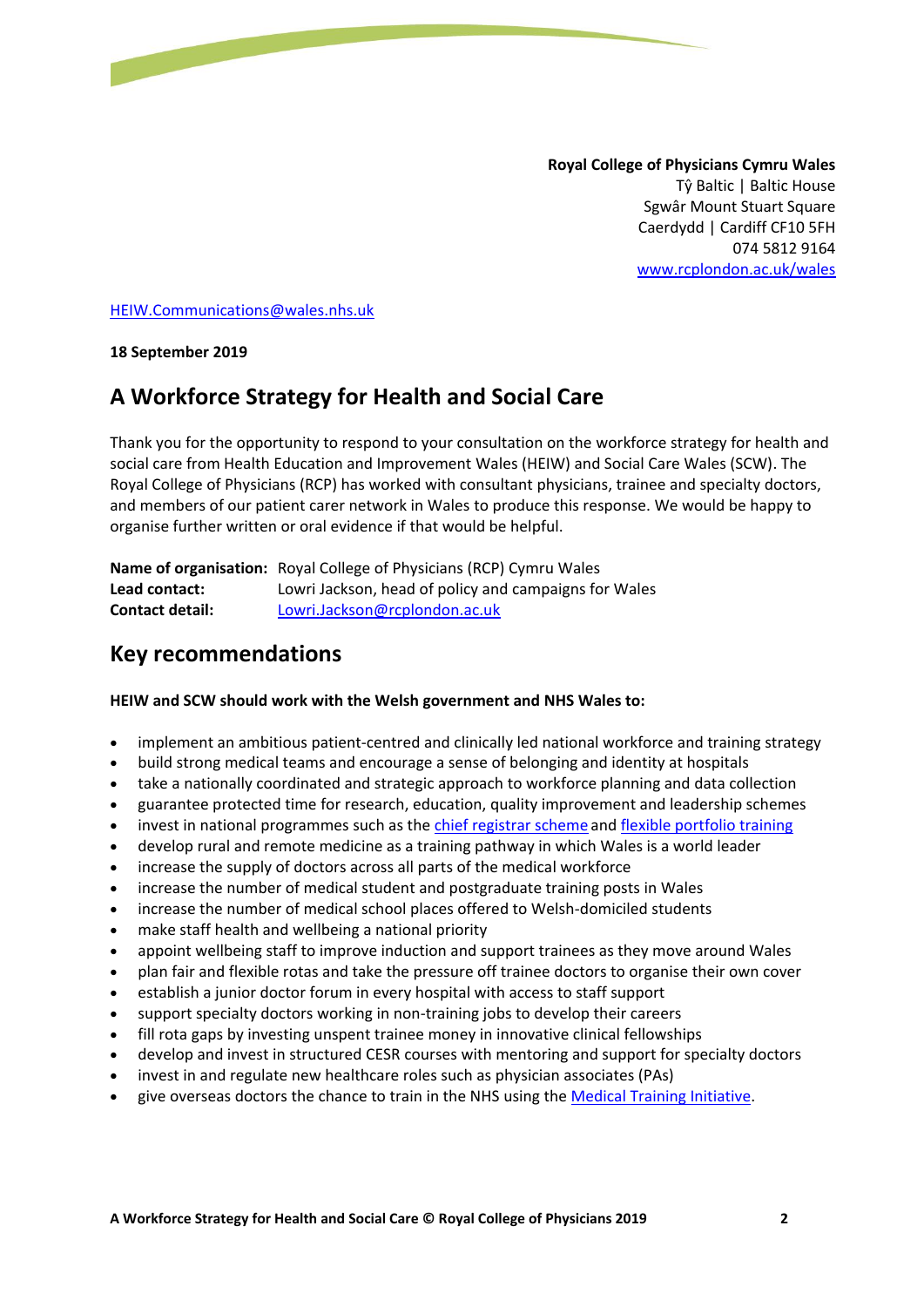

This workforce strategy for health and social care is certainly a step in the right direction: it clearly recognises that the NHS in Wales must adapt to being a modern employer, as shown by its commitment to improving skill mix, embracing new roles and promoting new and more flexible ways of working. But the workforce shortages across our health service are stark, and if we don't fix the supply challenges, the plan will fail to address the very real pressures facing the NHS and our social care services.

We strongly welcome the strategy's commitment to placing the health and wellbeing of our workforce at the heart of the strategy. As implementation plans are created and enacted (p5) we expect these to be clinically-led, patient centred and designed using co-production principles. Health boards and NHS organisations in Wales must ensure that change is genuinely led by patients and clinicians, and not presented as a 'done deal' at a late stage in the planning process. There is a real risk that without the genuine involvement of patients and clinicians, any proposed changes will lack ownership, credibility and are unlikely to result in lasting change.

The issue of accountability is also important. Clinicians and healthcare professionals need to know who will be held to account for delivering this strategy and meeting its milestones.

It is also imperative that this workforce strategy is clearly integrated with the proposed Welsh government national clinical plan which is due to be published later in 2019. Delivering patient-centred health and social care services is entirely dependent on a valued, motivated and well-staffed workforce.

#### **Valuing our workforce**

We welcome the strategy's suggested actions on valuing our workforce. We know that Welsh hospitals are understaffed and overstretched. There are a number of reasons for this: an ageing population, an increase in patients with multiple complex health problems, difficulties in recruiting staff, a large number of doctors nearing retirement, and a more flexible approach to work among younger doctors. We simply haven't looked far enough ahead and planned accordingly.

It is essential that staff feel valued and supported so that they can continue to deliver excellent care. The NHS in Wales must support doctors to deliver the best care possible by investing in training, education and career development. Consultants, trainee doctors and medical students must be encouraged to stay in Wales through an improved work–life balance and clinical leadership opportunities.

The NHS could do much more to improve the working conditions and the morale of the medical workforce. The RCP Cymru Wales *[Doing things differently](https://www.rcplondon.ac.uk/projects/outputs/doing-things-differently-supporting-junior-doctors-wales)* report suggests a wide variety of recommendations to support doctors. Investing in staff health and wellbeing, improving flexibility in rotas, and balancing time between clinical practice and other activities such as training, research and leadership roles will all help to improve the morale of the workforce and the quality of patient care.

We have submitted our report, *[Doing things differently](https://www.rcplondon.ac.uk/projects/outputs/doing-things-differently-supporting-junior-doctors-wales)* alongside our response to this strategy and we call on HEIW and SCW to consider its recommendations and solutions as part of our evidence.

#### **Seamless working**

We welcome the strategy's suggested actions on seamless working.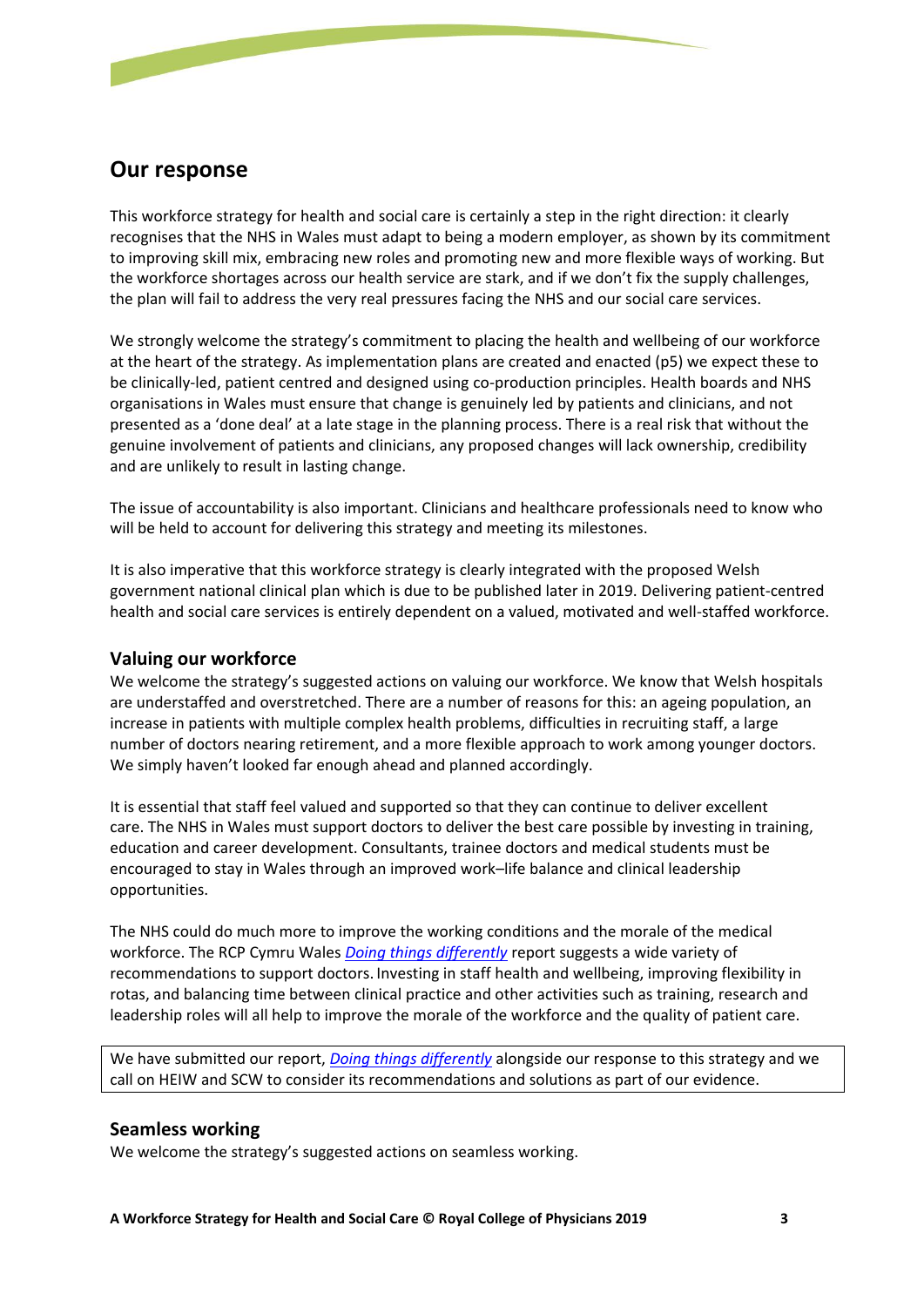

The NHS in Wales must support clinicians to develop innovative solutions, especially in rural and remote areas. Overall, the Welsh government must invest in the long-term sustainability of the health and social care system. A renewed focus should be placed on developing integrated models of care and improving the experience of patients with complex needs.

While it is vital that we increase the number of people training to become clinicians, we also need to be honest that how we deliver care is changing. It is good to see that the strategy acknowledges this and recognises that our workforce is not always joined-up, and that we need to ensure good practice models and new ways of working are scaled up (p8). The NHS workforce of the future will deliver care in multidisciplinary and multi-professional ways across different healthcare settings.

At the RCP we know that physician associates (PA) are a highly valuable growing profession ready to work alongside multi-disciplinary teams to deliver high-quality patient care. Promoting innovative staffing models, with new healthcare roles including PAs, can support medical teams to deliver highquality care and relieve some of the workforce pressures facing the NHS. PAs work alongside physicians, GPs and surgeons, providing medical care as an integral part of the multidisciplinary team (MDT). Their duties include taking patient stories, carrying out physical examinations, and developing and delivering treatment plans. However, without statutory regulation, there are significant limitations on the level of support that PAs can provide – for example, PAs cannot currently order X-rays or prescribe. Now that the four UK governments have announced the General Medical Council (GMC) as the statutory regulator for PAs, the necessary legislation needs to be brought forward and enacted as soon as possible.

*'Despite the recent agreement between Cardiff and Bangor universities allowing medical students to train here in north Wales (which is very exciting and promising) it provides no greater opportunity for graduate students in north Wales to pursue a career in medicine due to narrow admission criteria. There is only one recognised feeder course based in north Wales for the graduate entry programme at Cardiff, but there are three recognised courses in south Wales. This only allows a small number of students in north Wales the chance to progress from their undergraduate studies to study medicine, and opportunities are being missed to train people who wish to pursue a career in medicine in north Wales.*

*'For some physician associates, who might wish to pursue a career in medicine later in their career, this narrow admission criteria also excludes other healthcare professionals. However, it is exciting to see that advances are being made to address this in Scotland with the development of th[e new medical degree \(HCP-Med\) for healthcare professionals.](https://www.ed.ac.uk/medicine-vet-medicine/edinburgh-medical-school/mbchb-for-healthcare-professionals) So fingers crossed that in years to come this idea will expand to the rest of the UK, including Wales.'* – Physician associate, NHS Wales

It will be no surprise that aside from rota gaps, the single biggest concern reported by our doctors is the lack of capacity in the system to transfer patients home or into community care. As more hospitals find themselves under extreme pressure, patients are waiting longer for treatment at the front door. Many of those who are well enough to leave hospital remain trapped in the system, unable to go home or move into community care because of a lack of capacity and staff.

Investing in social and community care is vital to the long-term sustainability of the NHS. The focus shouldn't be on primary care vs secondary care – it's about changing the whole system. More GPs are working at the front door of hospitals in Wales, and hospital specialists are increasingly running clinics in the community. In addition to encouraging and supporting doctors and other healthcare professionals to lead change, we need to share this learning between health boards to increase the pace of service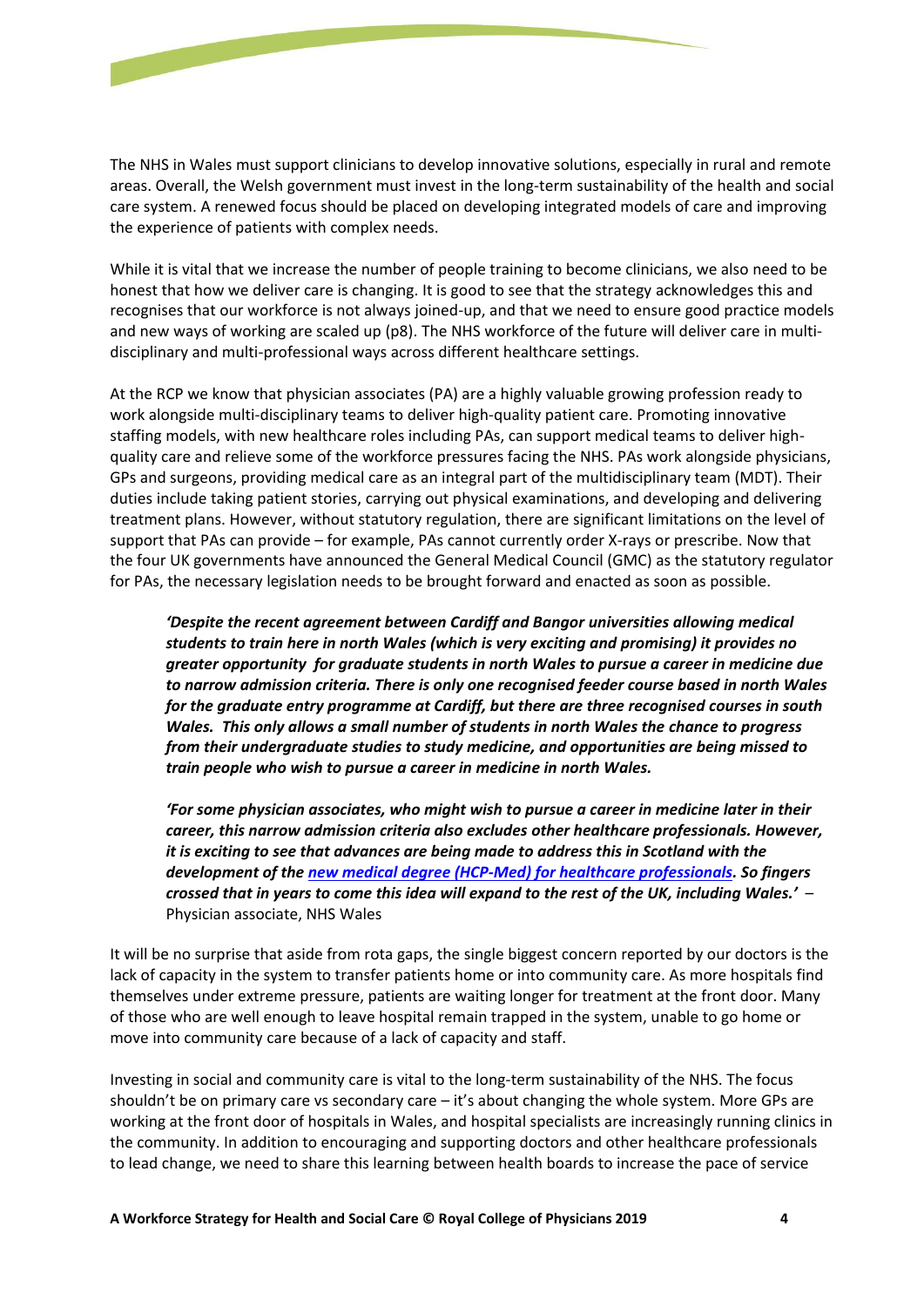

transformation. It is time for a whole-system approach across primary, community, secondary and social care to deal with the impact of the growing pressure on unscheduled care.

Health boards and HEIW should commit to investing and promoting Wales as a world leader in rural and community-based medicine. Many trainees tell us that they would like to gain a consultant post where they have undertaken specialist training.Developing a specialist rural health training pathway which splits time between the hospital and the community could boost medical recruitment in Wales in the future. We have a real opportunity to lead the way on innovative community health service design.

The NHS needs to include patients and their families in early discussions about care planning, and acknowledging what can be changed about their choices, and what cannot. People who live in nursing or residential care and often have multiple health conditions and complex medical needs should have access to enhanced primary care teams, with specialist physicians who have an interest in the care of older people. Primary care should no longer be synonymous with general practice – community healthcare must include a wide variety of different professions, specialties and therapies.

MDTs should be working in the community to prevent admissions [\(the virtual ward concept\)](http://www.powysthb.wales.nhs.uk/virtual-ward). All hospitals in Wales should adopt a [discharge to assess approach.](https://www.nhs.uk/NHSEngland/keogh-review/Documents/quick-guides/Quick-Guide-discharge-to-access.pdf) Emergency departments should have social workers, occupational therapists and other allied health professionals on staff to assess and develop care plans for frail and complex patients; social services, clinicians and frailty teams should be working together from the point of admission to ensure that plans are put in place as soon as possible to allow for safe, earlier discharge.

Patients who regularly attend emergency departments should have a care plan agreed between clinicians, the patient and their advocate (if relevant). Th[e Cardiff and Vale frequent attender service](http://www.nhsconfed.org/resources/2017/06/cardiff-and-vale) is an excellent example of what can be achieved when health professionals take ownership and integrate their work with that of other agencies. Staff working in unscheduled care should have universal access to all medical records for each specialty, health board and primary care in Wales.

#### **HEIW, SCW, NHS Wales and the Welsh government need to:**

- deliver more specialist medical care in the community
- focus on supporting and developing new models of care for rural and remote communities
- develop the role of community physician
- address nurse, specialist healthcare professional and wider clinical team workforce shortages

#### **Digital**

We welcome the strategy's suggested actions on digital technology. However, we'd like to see this theme talk more about research, innovation and quality improvement as part of everyday clinical life.

The RCP recently called for every clinician working in the NHS to become research active. The RCP Cymru Wales report, *[Time for research](https://www.rcplondon.ac.uk/projects/outputs/time-research-delivering-innovative-patient-care-wales)*, calls on health boards, trusts and HEIW to support research activity in our hospitals and communities by protecting clinician time for research, showcasing project findings and involving patients.

We have submitted our report, *[Time for research](https://www.rcplondon.ac.uk/projects/outputs/time-research-delivering-innovative-patient-care-wales)* alongside our response to this strategy and we call on HEIW and SCW to consider its recommendations and solutions as part of our evidence.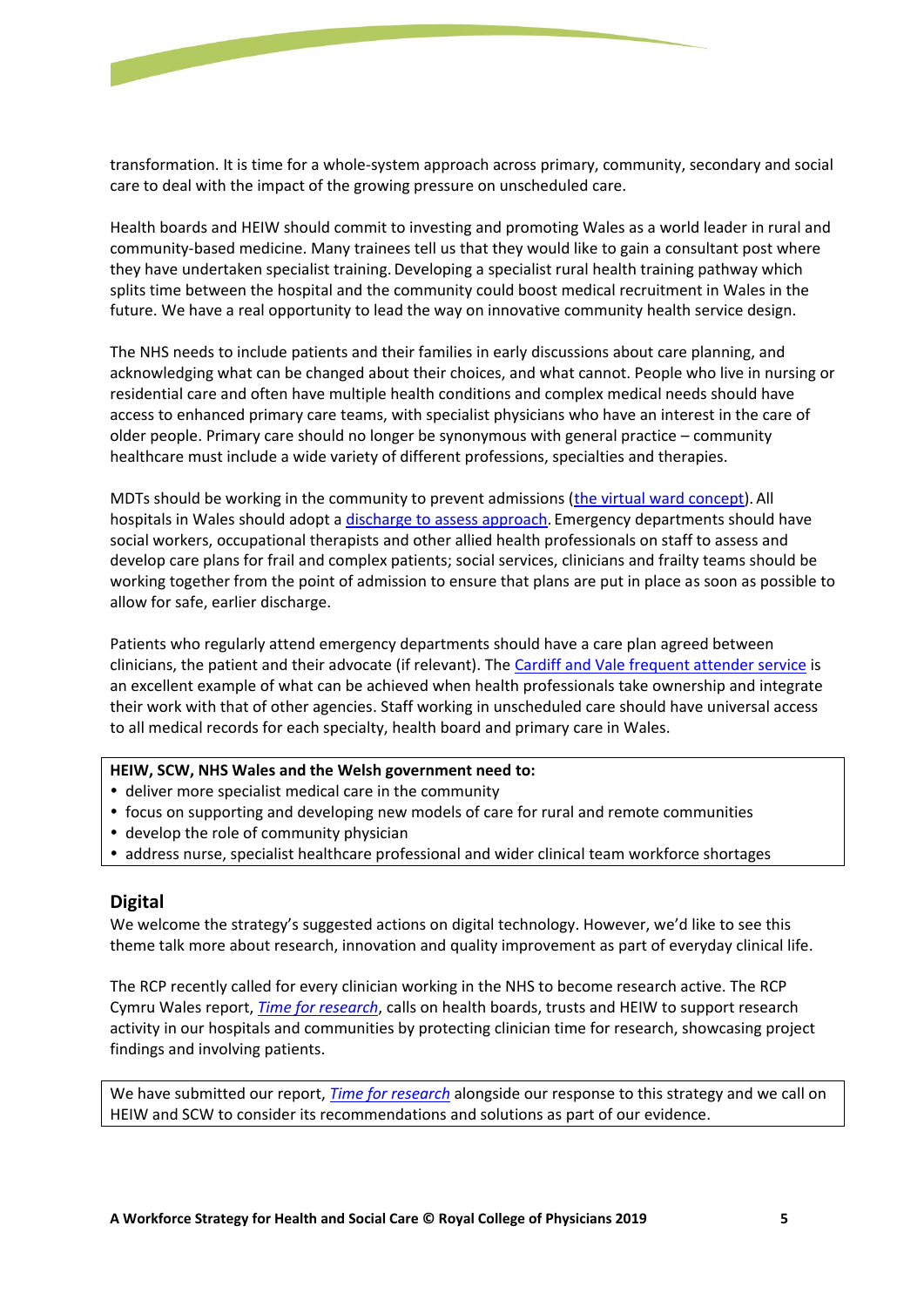

It is important that every clinician working in the NHS is research-active: this can mean identifying opportunities for new research, recruiting patients, supporting colleagues or leading trials themselves. Research and innovation should be part of health boards' core activity and understood to be a key indicator of improving patient care. Hospitals and community settings should increase their research activity and doctors should be supported to pursue research activity, allowing more patients than ever before to be involved with or benefit from clinical research.

Too many clinicians fit in their research commitments around the rest of their job. With an increasing number of rota gaps in many hospitals, 43% of [consultant physicians in Wales tell us](https://www.rcplondon.ac.uk/projects/outputs/focus-physicians-2017-18-census-uk-consultants-and-higher-specialty-trainees) that their research is one of the first things to be dropped when the service is under pressure.

All NHS bodies in Wales should receive a regular report of research activity. An executive director on each health board or NHS trust should be made responsible for promoting research across the wider organisation, coordinating activity across primary, secondary and community care, and reporting on research activity and its impact on a regular basis. Patients should be made aware of ongoing research activity and given the opportunity to participate where appropriate. This includes observational studies, clinical trials and the use of data from patient records. The results of studies should be disseminated to patients who have participated.

All medical and allied health professionals should be encouraged and supported to learn more about research methodology and participation during their undergraduate training so that it becomes embedded in their education and training as they move forward in their careers. Staff working less-thanfull-time should be given equal support and access to research training and development.

#### **HEIW, SCW, NHS Wales and the Welsh government need to:**

- provide clear national leadership on the importance of medical research
- tackle the growing skills gap in science, technology, engineering and mathematics (STEM) subjects
- work with the medical community to ensure NHS staff have protected research time
- ensure research and development departments are able to provide leadership, support and advice.

On digital healthcare more generally, the RCP has also recently appointed our first UK clinical director for digital health who will lead on developing a digital health strategy for the RCP. We fully support the ambitious proposals contained within this workforce strategy, but look forward to receiving more detail about how exactly these will be implemented. NHS IT and technology infrastructure is often notoriously patchy, unreliable and outdated and substantial investment and excellent project management will be needed if any of these proposals are to make a difference to everyday working life.

## **Recruitment**

We welcome the strategy's suggested actions on recruitment, and we recognise and agreed with the finding that 'there is still a lack of knowledge of the Wales offer, which hampers recruitment', and 'recruitment processes can be slow and difficult to navigate' (p12).

*'I applaud the fact the strategy recognises we have problems recruiting and retaining staff in Wales and that we must ensure we have a contented and well-motivated workforce. It doesn't mention one of the biggest deterrents to recruiting medical staff in Wales and that is the fear of having to rotate or travel between the south and the north of Wales. We will never function as a nation until communications between the north and the south of Wales are improved.'* – Consultant physician, NHS Wales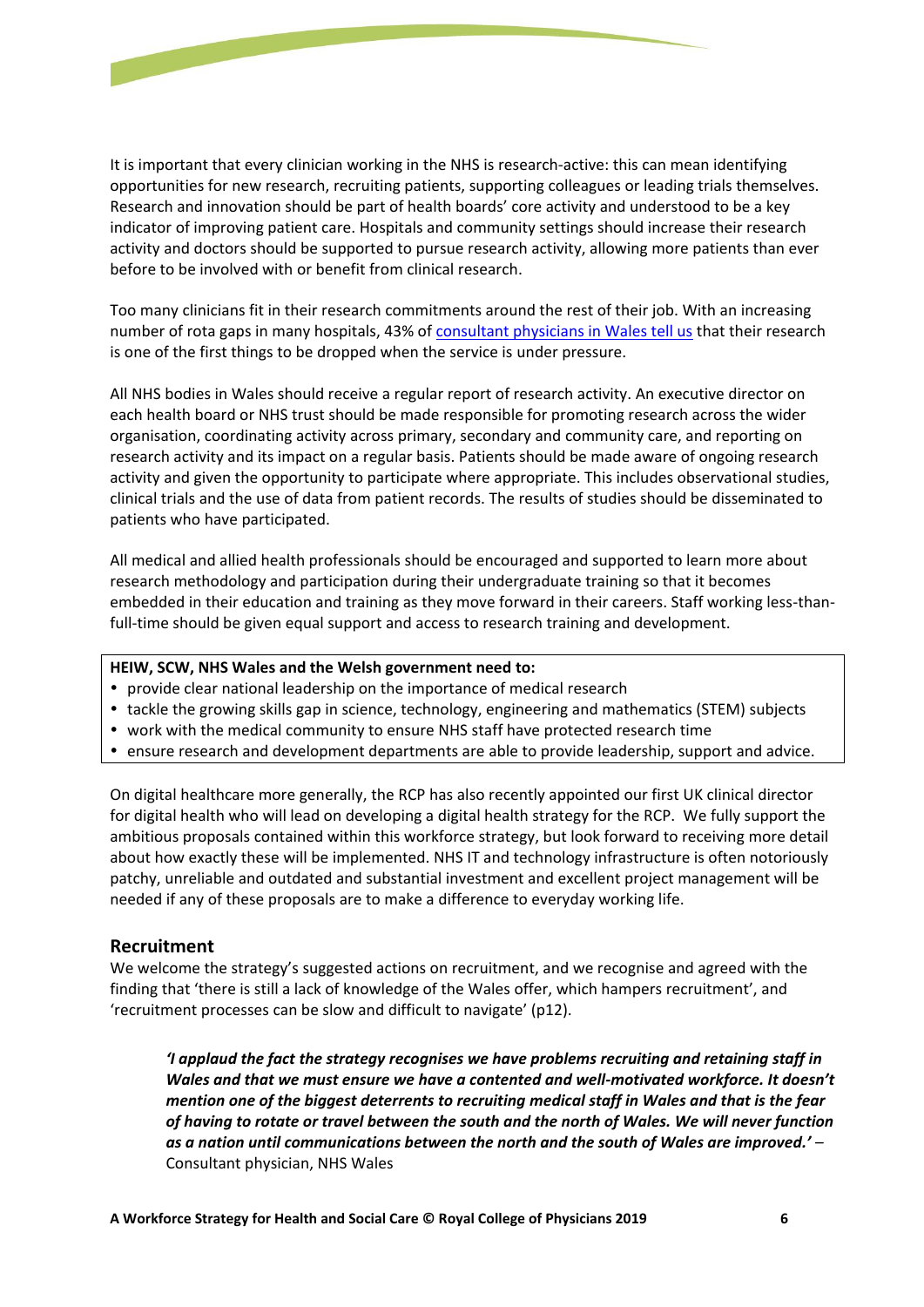

Health boards, NHS trusts and HEIW must work together to consider innovative solutions to the recruitment crisis – advertising the same old roles time and time again is not working. We need to make jobs more attractive, and look after our existing workforce by offering support and wellbeing to health and social care professionals across Wales. We would especially welcome a national approach to recruitment: 'a national health and social care careers service' (p13) which we believe should be made available to support all clinicians and health professionals at every stage in their career.

RCP Cymru Wales has identified a number of solutions to the recruitment crisis in our *[Doing things](https://www.rcplondon.ac.uk/projects/outputs/doing-things-differently-supporting-junior-doctors-wales)  [differently](https://www.rcplondon.ac.uk/projects/outputs/doing-things-differently-supporting-junior-doctors-wales)* report. This is attached as part of our evidence to this consultation.

## **Education and learning**

We welcome the strategy's suggested actions on education and learning, and agree that 'delivery of education in primary and community settings must increase' and that 'existing education provision is often delivered in silos' (p15). However, the strategy does not address the very real challenge of supply into medicine. We urgently need to increase the current number of medical student places to account for the drop off in trainee places that takes place after graduation from medical school, and at subsequent pressure points during postgraduate medical training.

## **Leadership**

We welcome the strategy's suggested actions on leadership, and we agree that 'seamless provision of care needs flexible and adaptive leaders to work together' (p17). We support the development of a 'collective leadership strategy' and we strongly support 'increased clinical leadership through effective use of rostering and job plans' (p18).

Leadership has a very real impact on how we feel about our work. We need leaders who are focused on quality improvement and creating the space for us to deliver improved care for our patients – we know it can be done, and our [chief registrars](https://www.rcplondon.ac.uk/projects/chief-registrar-scheme) are a great example of doctors balancing clinical and leadership responsibilities. However, we have historically struggled to recruit to these trainee leadership posts, and more work needs to be done to set out the clear advantages of taking on these roles.

In September 2019, we will be publishing our #*WalesFutureLeaders* report, which sets out the findings and recommendations from a recent RCP Cymru Wales evening workshop on leadership and networking. An embargoed copy is attached, and we call on HEIW and SCW to consider the examples and recommendations within the report as part of our evidence.

# **Workforce supply and shape**

We welcome the strategy's suggested actions on workforce supply and shape. We especially agree with the finding that 'joint workforce planning is required at a regional level' and that 'workforce data is incomplete across the sector' (p20). A major priority should be proper long-term workforce planning based on the best available evidence which is continually monitored, evaluated and updated.

In fact, workforce data is patchy and unreliable across the board, making it almost impossible to plan ahead. The Welsh government, NHS Wales and HEIW must commit to working together to gather reliable evidence on staffing, career pathways and working patterns, and they should commit to working with outside organisations including royal colleges to make these data readily accessible, transparent and easy to understand for patients, families and the general public.